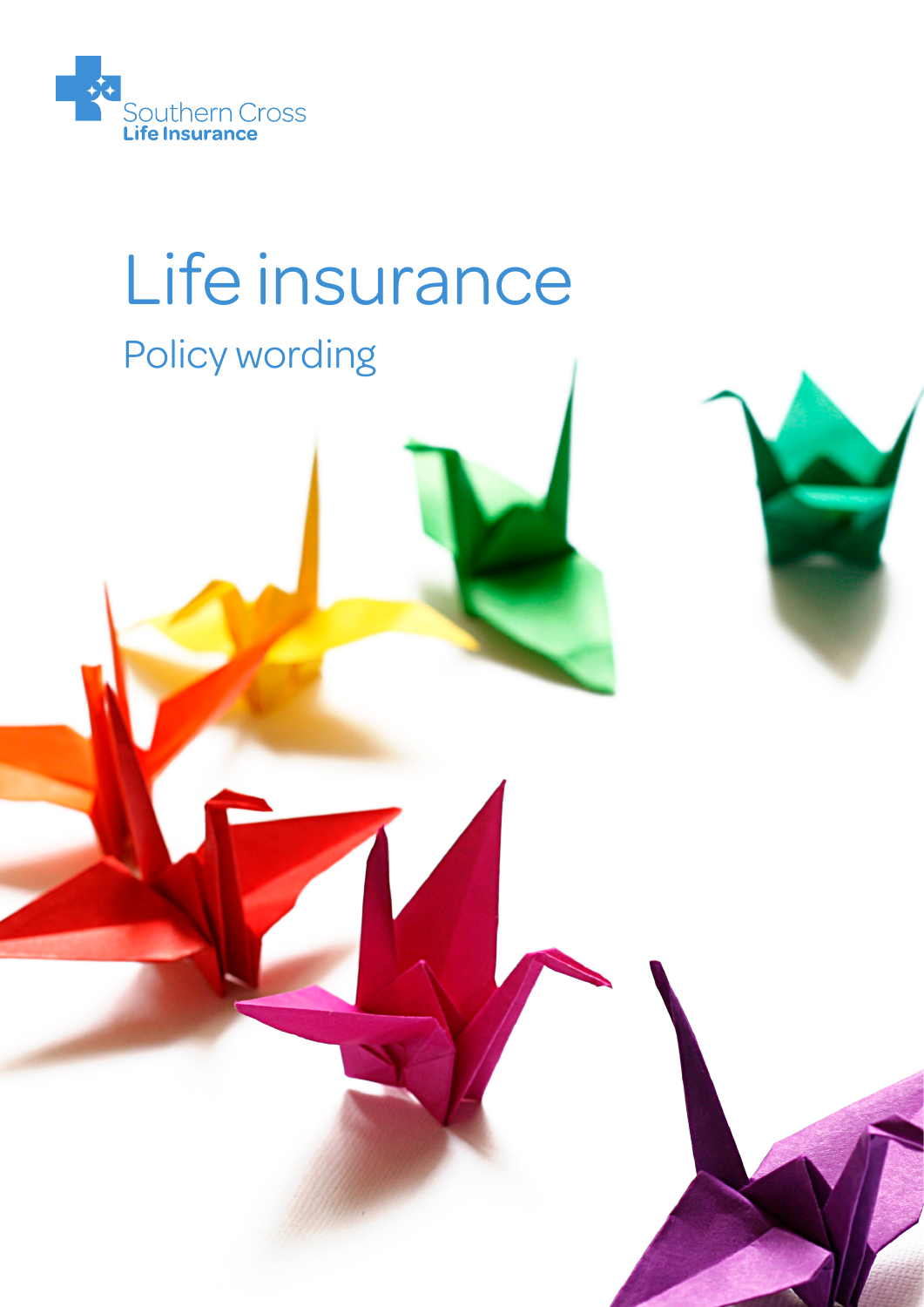### Life insurance policy wording contents

- 1. Introducing your Policy
- 2. What you're covered for
- 3. What you're not covered for
- 4. Changing your cover
- 5. What you can expect from us
- 6. How to make a claim
- 7. Some terms defined
- 8. If you need to make a complaint
- 9. About Cigna
- 10. Cigna's financial strength
- 11. Contact us

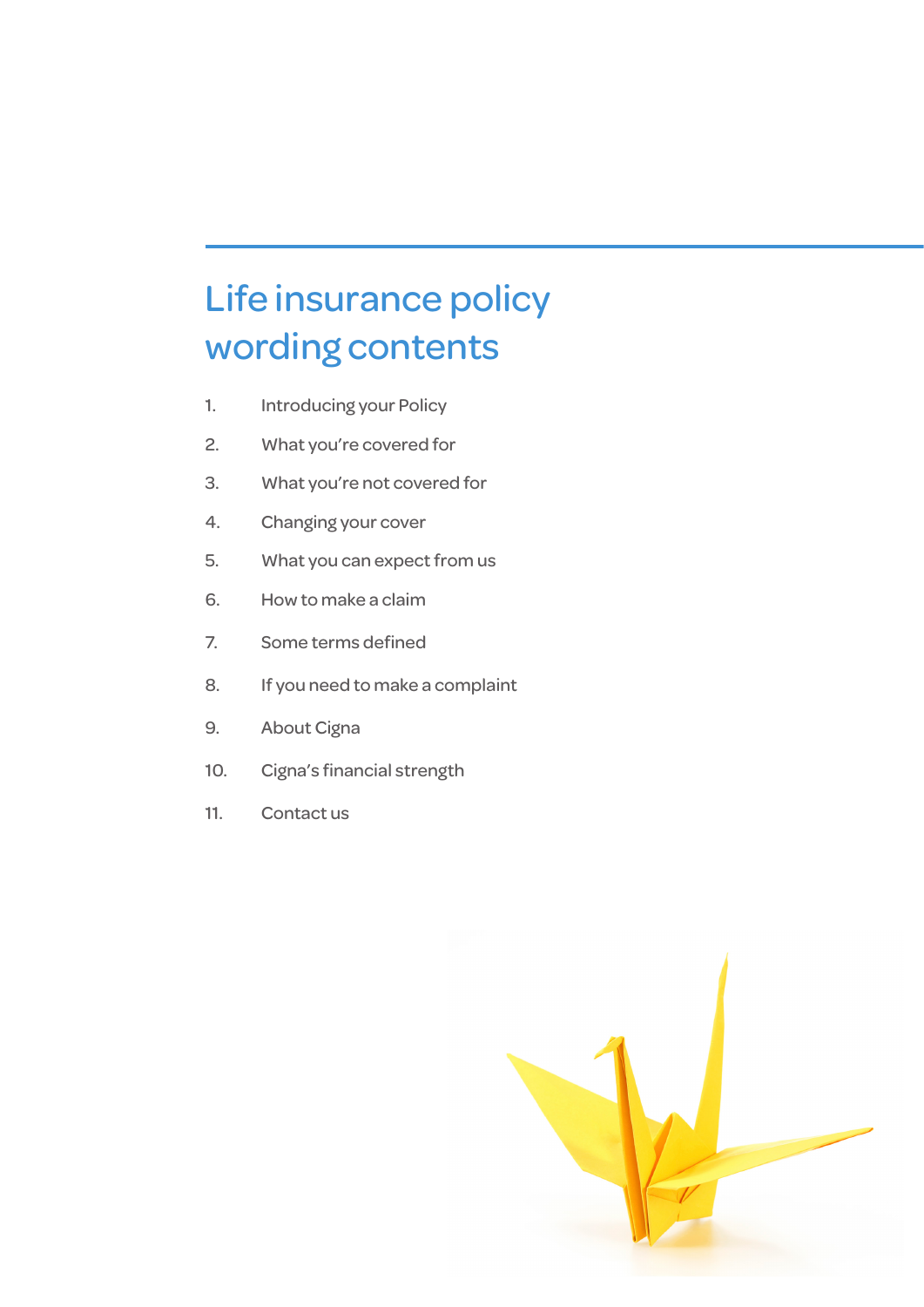### 1. Introducing your Policy

This Life Insurance Policy pays you a lump sum on the death of the Life Insured or diagnosis of the Life Insured's Terminal Illness.

This Policy is underwritten by Cigna Life Insurance New Zealand Limited (Cigna). Only Cigna can approve and accept your Policy and Cigna will be responsible for all claims and other matters relating to this Policy.

As the Policy Owner, it is your responsibility to arrange payment of the premiums from the Premium Start Date and as they become due.

Southern Cross Insurance Services Limited (Southern Cross) and its related entities do not guarantee the obligations of the insurer/underwriter, Cigna, and will not be liable if Cigna refuses to pay a claim.

Southern Cross may receive a commission while your Policy remains in force.

All correspondence will be sent according to the most recent contact details that we hold for you. If you change any of your details, it is your responsibility to notify us so we can continue to send you important information about your Policy.

Please read all your policy documents including your Policy Summary, this document and the Life Insured's application form carefully. These documents describe the terms and conditions that apply to your Policy and form the basis of the contract between you and Cigna. The meaning of important words and terms are given in Section 7. If you have any questions, please contact us.

We offer a 30 day Free Look Period so you have time to make sure you are happy with your insurance. If for any reason you want to cancel this Policy, please call our Customer Services team. Any premiums that have been paid will be refunded and we will confirm in writing that the Policy has been cancelled. If you cancel outside this 30 day period, there will be no refund of premiums paid.

All payments made in respect of this Policy are in New Zealand dollars.

This Policy does not have any surrender or cash value.

#### Your responsibility to be open and honest

We rely on the information you give us to provide this cover for you and pay any claims.

If you haven't given us all the information we ask for, or you don't provide any other Material Information we may decline your claim, cancel your Policy from the Cover Start Date, and/or retain all or some of your premiums paid.

We may decline your claim and/or cancel your Policy if you provide false or incorrect information in support of a claim.

### 2. What you're covered for

#### Benefit Amount

Cigna will pay you the benefits shown on the Policy Summary and as described here, providing the terms and conditions are met and the premiums are up to date.

#### Life Benefit

We will pay the current Life Cover Amount to you if the Life Insured dies.

#### Advanced Funeral Benefit

If the Life Insured dies, we will pay an Advanced Funeral Benefit on receipt of evidence of the Life Insured's death. The amount payable will be the lesser of:

- \$15,000 or
- 5% of the current Life Cover Amount.

Payment of this benefit will reduce the current Life Cover Amount by the amount paid.

If the Life Benefit claim is declined after this Advanced Funeral Benefit is paid, we will have the right to recover any amount paid.

We will only make one payment of the Advanced Funeral Benefit for the Life Insured under all life insurance policies issued by Cigna in respect of the Life Insured.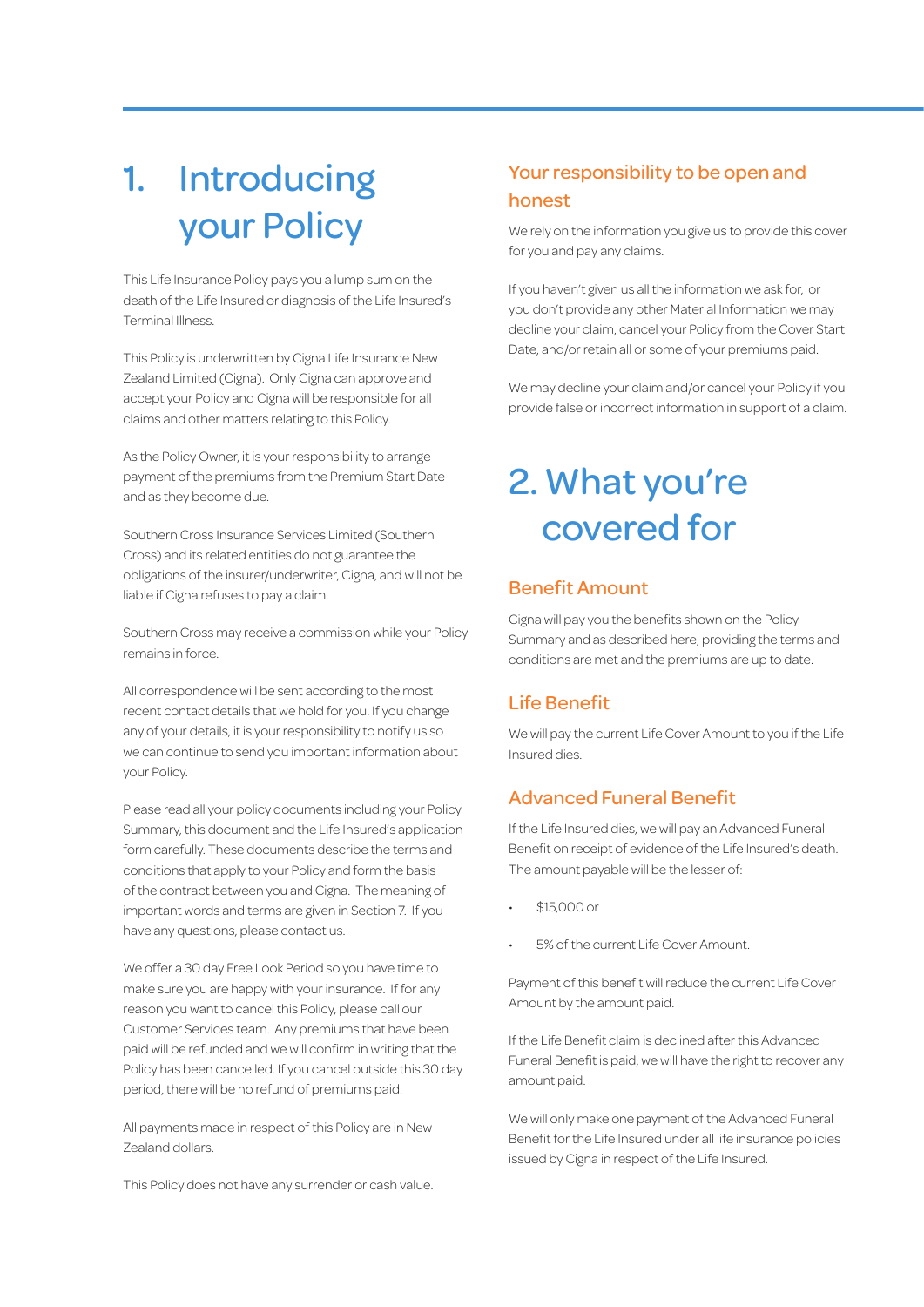#### Terminal Illness Benefit

If the Life Insured is diagnosed with a Terminal Illness, we will pay you the current Life Cover Amount, up to a maximum of \$500,000.

If we pay a Terminal Illness Benefit equal to the current Life Cover Amount, the Policy will end and no further premiums will be payable.

If the Terminal Illness Benefit paid is less than the current Life Cover Amount, the Life Cover Amount will be reduced by the amount paid. The remaining Life Cover Amount will be payable on the death of the Life Insured. Premiums for the remaining Life Cover Amount will be adjusted to reflect the reduced cover.

#### Special Events Increase Benefit

The Special Events Increase Benefit guarantees that you can apply to increase the Life Cover Amount for specified events, without having to provide further health information.

You can apply to increase the Life Cover Amount under the Special Events Increase Benefit if the Life Insured:

- gets married or enters a civil union
- takes out a loan necessary to purchase a property, including bare land, that will be used for the purposes of the Life Insured's primary residence. In this event the maximum increase (as specified below) will be further limited to the amount of the loan
- has a child (by birth or legal adoption)
- has a Dependant Child who starts their first course of full-time tertiary study.

An application to increase the Life Cover Amount must be made within 90 days of the event. We'll need you to provide evidence, satisfactory to us, to confirm the details of the event and the date it occurred. You can apply to increase the Life Cover Amount each time one of the events listed happens, subject to the following:

- each increase made under this benefit is limited to a maximum of 25% of the original Life Cover Amount and
- the total of all increases made under this benefit during the term of this Policy may not exceed \$200,000 and
- taking out these increases may not increase the Life Cover Amount by more than 50% of the original Life Cover Amount and
- there must be a period of at least 12 months between successful applications for an increase of the Life Cover Amount, even if more than one event occurs during that period.

Each time a Special Events Increase Benefit is accepted, the premium will increase to reflect the increased Life Cover Amount and will be based on the Life Insured's current age. The increase applies from the date when we confirm the new Life Cover Amount to you, subject to payment of the additional premium. An increase will be invalid if it is accepted and we later become aware that you or the Life Insured knew at the time of the application for the increase that there was a potential claim under the Policy.

You can apply for a Special Events Increase providing:

- the Life Insured is aged under 55 and is residing in New Zealand or Australia on the date of the event and
- at the time you apply you have not lodged a claim under the Policy and
- neither you or the Life Insured are aware, or should be aware, of a potential claim under the Policy and
- the Policy was not issued with an increased premium because of the Life Insured's health, medical history, occupation or leisure activities.

If the Policy was issued with an exclusion, the same exclusion will apply to any increased Life Cover Amount applied for under the Special Events Increase Benefit.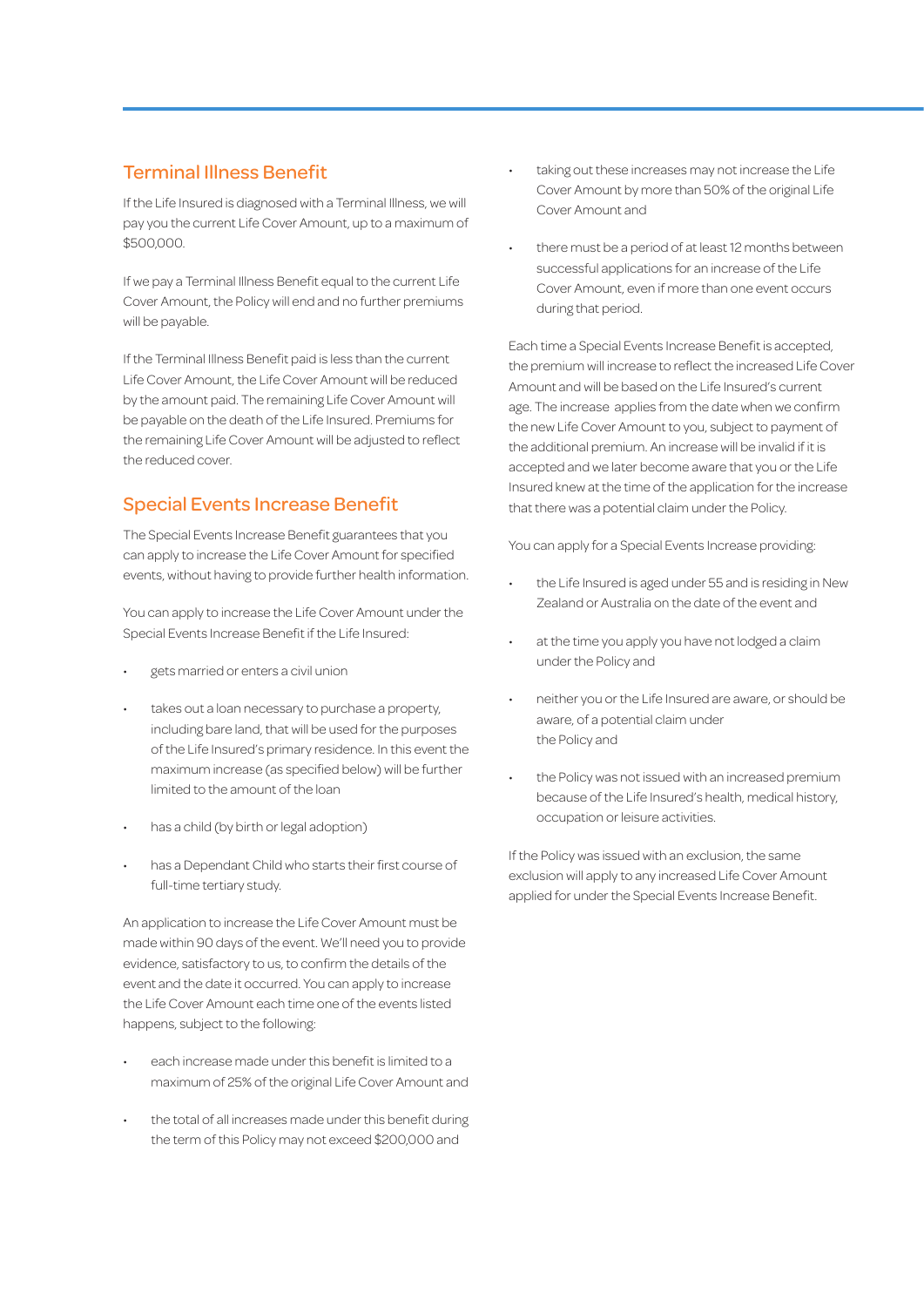### 3. What you're not covered for

We will not pay any benefit under this Policy if:

- the claim is due, directly or indirectly, to War or any act of War, invasion, Terrorism or any acts of Terrorism, act of foreign enemy, hostilities, strike, riot and/or civil commotion, civil war, rebellion, revolution, insurrection, military or usurped power
- you or the Life Insured failed to provide us with any Material Information or did not completely and truthfully answer the questions asked when the Policy was issued, increased or reinstated. We may cancel the Policy from the Cover Start Date and retain all or some of your premiums
- the Life Insured's death or Terminal Illness is caused or contributed to, directly or indirectly, by suicide, attempted suicide or intentional self-injury, whether sane or insane, within 13 months of the Cover Start Date or, from the date your Policy was reinstated after being cancelled.

If we do not pay a Life Benefit claim because of any of the above exclusions, then we will not pay any claim relating to an increase made under the Special Events Increase Benefit.

If the Life Cover Amount is increased under the Special Events Increase Benefit, and the Life Insured dies or becomes terminally ill within six months of the Cover Start Date of the increase, we will only pay the increased Life Cover Amount if the Life Insured's death or Terminal Illness is due to an Accidental Injury.

If the Life Cover Amount is increased within 13 months prior to the Life Insured's death from suicide, attempted suicide or intentional self-injury, whether sane or insane, we will only pay the Life Cover Amount that applied immediately before the increase.

### 4. Changing your cover

It's important to review your insurance regularly to make sure you have the right amount of cover you need.

You can apply to change your Life Cover Amount and how you pay your premiums at any time, simply contact us to discuss your options.

Your original Life Cover Amount will continue with your original terms and conditions, unless Material Information was not provided or was misrepresented on the earlier application(s).

The terms and conditions for any additional cover may differ from those for your existing cover so we'll make sure you know about any changes.

#### Changing the Policy Owner

You can transfer Policy ownership at any time, by contacting us. We will need to register the transfer for it to be legally recognised.

#### Cancelling your Policy

You can cancel your Policy at any time. There is no cash value for this Policy if you cancel it, unless you cancel during our 30 day Free Look Period. If you cancel during the Free Look Period we'll refund any premiums paid, otherwise no refund will be made.

#### Reinstating your cover

You can apply to reinstate your cover if your Policy has been cancelled because of unpaid premiums. You need to pay any unpaid premiums and we may need you to provide us with information about the Life Insured's health and lifestyle, and reinstatement will be at Cigna's discretion. The terms applying to the reinstated cover may be different to that applied before it was cancelled. We'll give you a new Policy Summary when your Policy is reinstated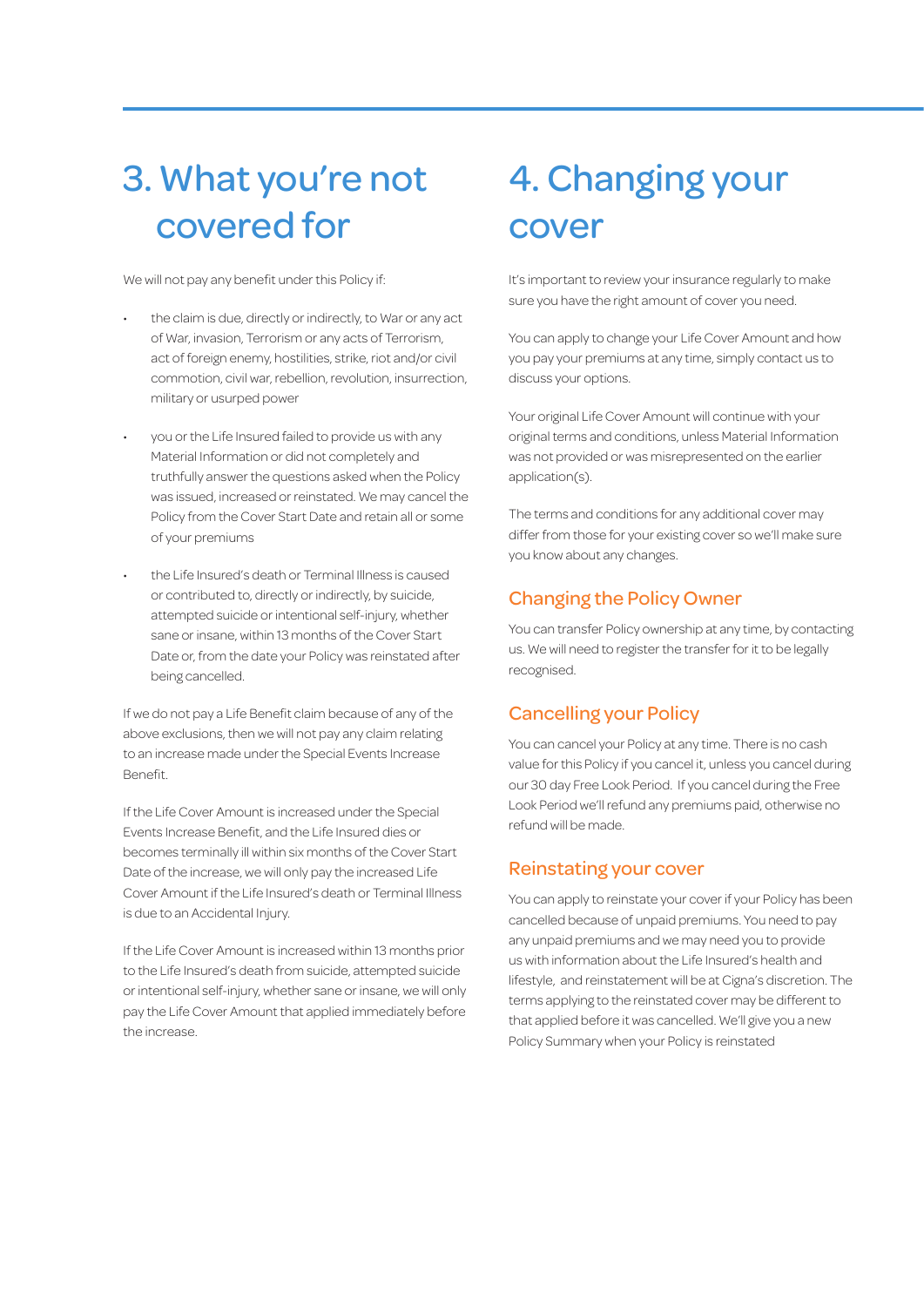### 5. What you can expect from us

#### Guaranteed renewal of your cover

We'll automatically renew your Policy each year on the Anniversary Date and cover will continue if you do not cancel the Policy and premiums continue to be paid, except where the Life Benefit has been paid out.

#### Changes to your premium

Your initial premium payable is shown on your Policy Summary and is based on your Life Cover Amount.

Your premiums will be adjusted on each Anniversary Date as you get older to reflect your current age and Life Cover Amount. We will advise you in writing before your Anniversary Date of any changes to your premium payable for the coming year.

#### Premium changes to all policies

We may review and change the premium rates for all Southern Cross Life Insurance policies. We will write to you at least 30 days before any changes happen.

#### Inflation adjustments

To help keep your cover up to date, we will offer you a yearly increase in the current Life Cover Amount up to 10%, on each Anniversary Date. The percentage increase offered will take into account the most recent 12 month increase in the Consumer Price Index (CPI).

The first indexation offer will be made on the first Anniversary Date and yearly from then on.

You don't have to accept an increase but no further increases will be offered once any of the following happens:

- you have declined three successive offers
- an offer to increase will lead to the total Life Cover Amount under the Policy exceeding \$1,000,000
- we have been notified of a possible Life or Terminal Illness claim under this Policy
- the Anniversary Date after the Life Insured's 65th birthday has been reached.

#### When will your Policy end?

We will stop the Policy when any of the following happens:

- if the premiums are unpaid for three consecutive months, cover will end on the date the last premium was paid up to
- we pay a Terminal Illness benefit equal to the Life Cover Amount
- we pay out the full Life Cover Amount
- you ask us to cancel your Policy.

We may cancel your policy if you misrepresent or do not disclose Material Information during your application period (from when you complete your application up until the date the Policy is issued), when you alter your Life Cover Amount or reinstate your Policy.

### 6. How to make a claim

If you need to make a claim, contact us as soon as possible and we'll guide you through the process. You'll need to complete a claim form and return it to us together with any information we ask for, to allow us to assess your claim. Any medical information we need to support your claim must be:

- provided by an appropriately Qualified Medical Practitioner registered with the Medical Council of NZ (or any other country and authority approved by us).
- paid for by you.

If we need the Life Insured to have any other examinations or tests to confirm that the Life Insured is suffering a Terminal Illness these costs will be met by us.

#### Who will the claim be paid to?

The Life Benefit will be paid to the Policy Owner or the Policy Owner's estate. The Terminal Illness Benefit will be paid to the Policy Owner. The Advanced Funeral Benefit will be paid at Cigna's discretion to the funeral director, or the Policy Owner, or the Policy Owner's estate.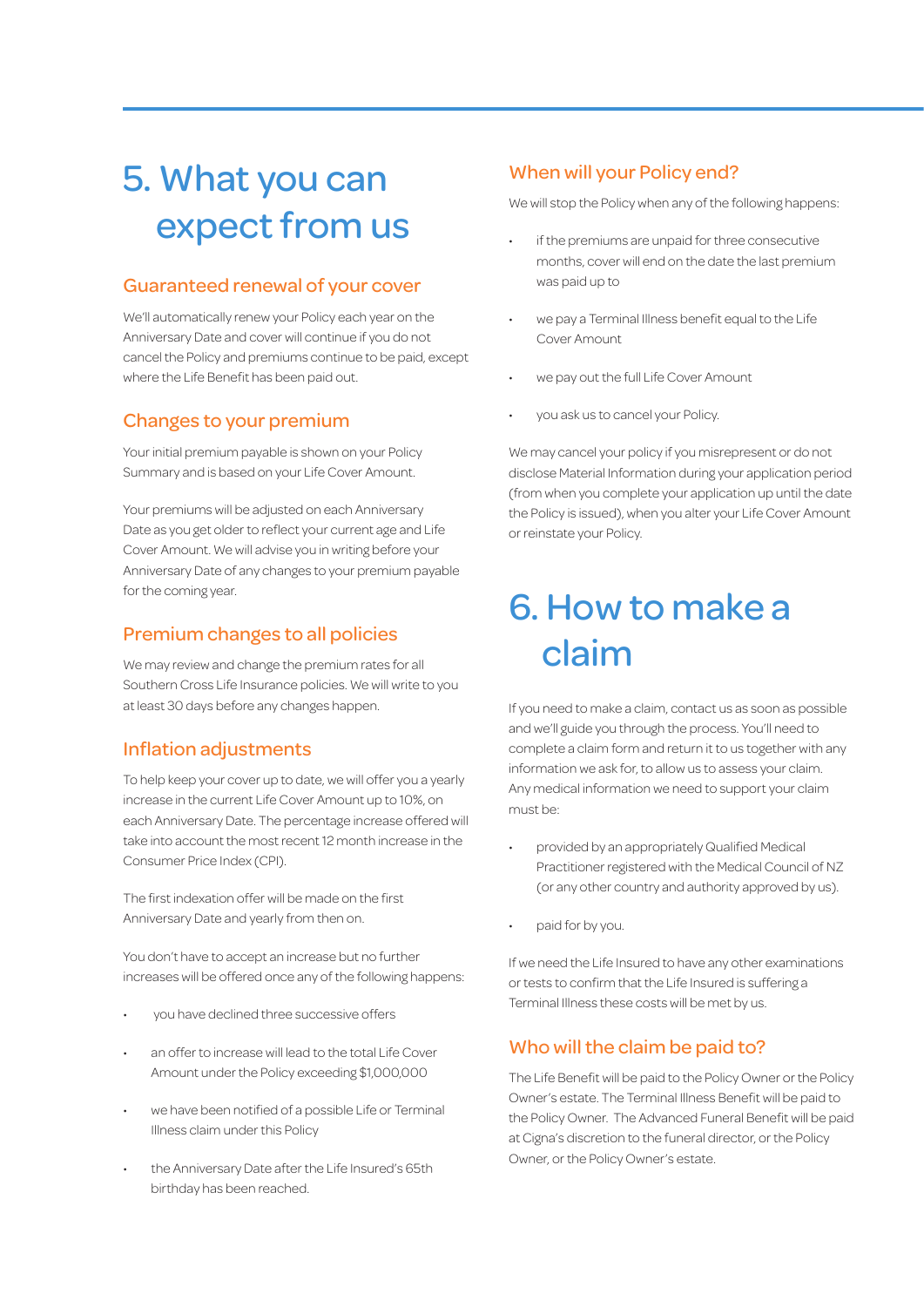### 7. Some terms defined

The following words and terms appear in the Policy Summary and/or in the Policy Wording:

**Accidental Injury** means bodily injury, occurring after the Cover Start Date, which occurs solely, directly and independently of any other cause by violent, unexpected, external and visible means.

**Anniversary Date** means the date 12 months after the Premium Start Date and the same date each year after that.

**Cigna (we, us)** means Cigna Life Insurance New Zealand Limited, the insurer and the underwriter of this Policy.

#### **Cover Start Date** means:

- the date your cover began or
- the date your cover was reinstated.

If you increase your Life Cover Amount the Cover Start Date for the increase is the day cover began for the increased Life Cover Amount.

**Dependant Child** means a child aged up to 20, belonging to you, your spouse or partner (including legally adopted or fostered children) who is financially dependant on you.

**Free Look Period** means a 30 day period starting on the day that we send your Policy to you, where you have time to make sure you are happy with your insurance. If for any reason you want to cancel your Policy within this period, any premiums that have been paid will be refunded and we will confirm in writing that your Policy has been cancelled.

**Life Cover Amount** means the amount this Policy pays out on the death of the Life Insured.

**Life Insured** means the person who is insured under this Policy.

**Material Information** means all the relevant information that we need in order to decide the terms relating to your Policy. It includes, but is not limited to, information about the Life Insured's health, medical history, occupation and leisure activities.

**Policy** means the terms and conditions applying to this insurance as described in the Policy Document, Policy Summary and your application form.

**Policy Owner** means the person initially named as the Policy Owner, or the assignee(s) named on the most recent Change of Policy Ownership form if the Policy has been assigned. The Policy Owner is also referred to as "you" or "your" in this document.

**Policy Summary** means the summary sent to you with this document on which details specific to your Policy are listed, or any replacement summary.

**Premium Start Date** means the date that the first premium is due as shown on the letter accompanying the Policy Summary.

**Qualified Medical Practitioner** means a doctor registered in New Zealand or Australia who is appropriately qualified to assess your medical condition or cause of death. The doctor cannot be you, your business partner or related to you.

If you are in another country, the doctor must have qualifications and registration satisfactory to us and equivalent to New Zealand or Australian standards.

**Terminal Illness** means an illness that we believe will result in the death of the Life Insured within 12 months of the Policy Owner applying for a Terminal Illness Benefit. The illness must start after the Cover Start Date or the reinstatement date if we reinstate this Policy, and be diagnosed while this Policy is active. This illness must be supported by written diagnosis and prognosis by a Qualified Medical Practitioner.

**Terrorism** means the use or threatened use of force or violence against human life or property, or commission of an act dangerous to human life or property, or commission of an act that interferes with or disrupts an electronic or communication system, undertaken by any person or group. This applies whether or not acting on behalf of or in any connection with any organisation, government, power, authority or military force, when the intent is to intimidate, coerce or harm a government, civilian population or any segment thereof, or to disrupt any segment of the economy.

**War** means any war, whether declared or not, or any warlike activities including use of military force by any sovereign nation to achieve economic, geographic, nationalistic, political, racial or religious ends.

"you" or "your" means the **Policy Owner.**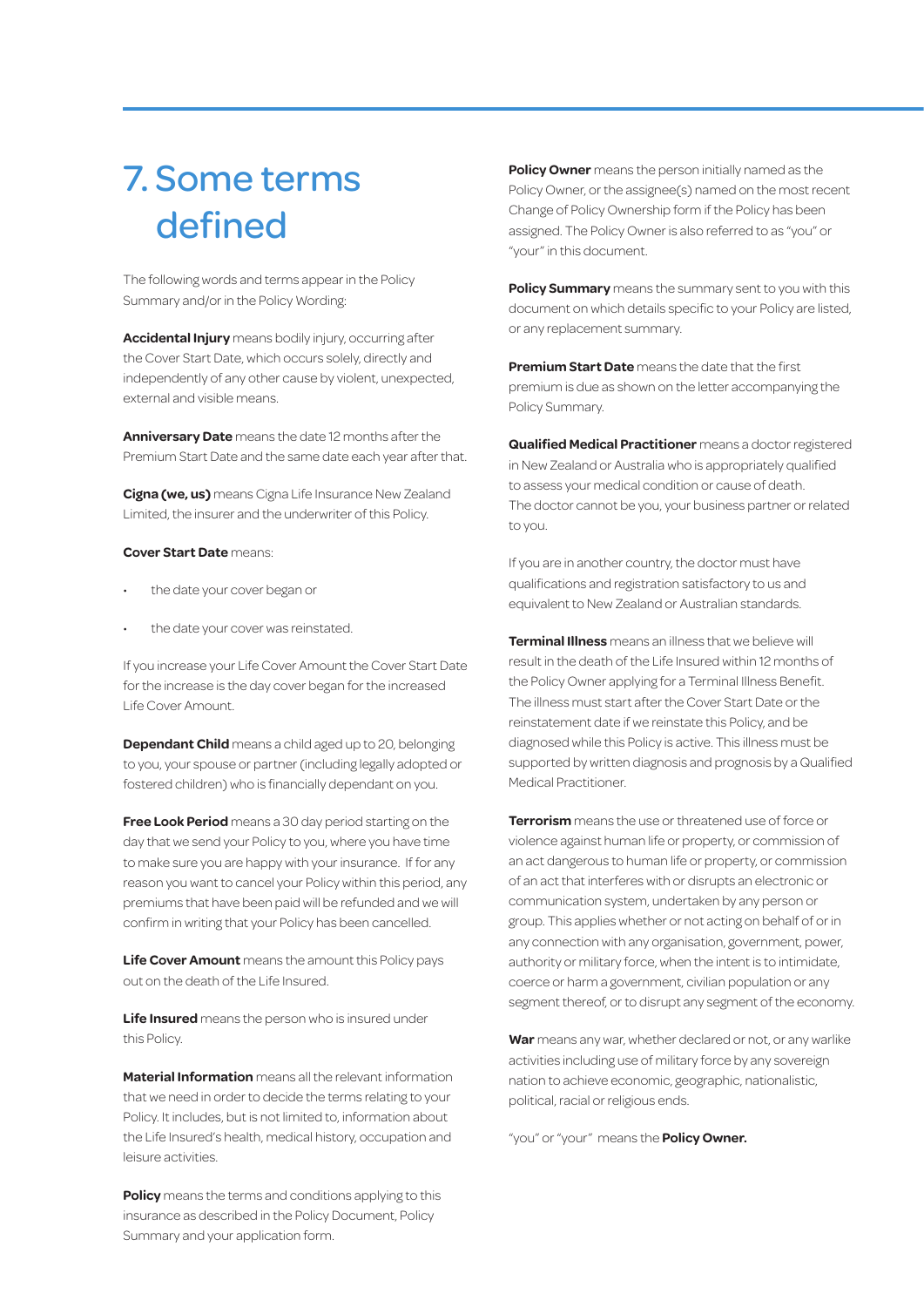### 8. If you need to make a complaint

If you have a complaint we are happy to discuss it. Please contact us in the first instance; our Customer Service team will do their best to resolve your issue straight away, refer Section 11 for contact details. However, if they can't sort out the issue, our Customer Resolution Manager will personally take on your case.

We are a member of the Insurance and Financial Services Ombudsman (IFSO) scheme, a free, independent service which can help settle any dispute you are unable to resolve with us.

Any dispute or action relating to this Policy will be determined in accordance with New Zealand law.

#### IFSO contact details

Post: PO Box 10 845, Wellington 6143

Phone: 0800 888 202

Email: info@ifso.nz

Website: www.ifso.nz

### 9. About Cigna

Cigna New Zealand is a leading specialist provider of insurance products and services including life insurance, funeral insurance, income protection insurance, accidental death insurance, serious illness insurance and travel insurance.

We've been operating in New Zealand for nearly a century, and protect over 500,000 New Zealanders with our insurance policies.

We are part of Cigna Corporation, a Fortune 500 company and one of the world's largest publicly-owned companies.

A copy of our latest financial statements is available on request.

#### Statutory Fund

Like all New Zealand life insurers, we were required under the Insurance (Prudential Supervision) Act 2010 to establish a statutory fund. The statutory fund relevant to your policy is Cigna's Statutory Fund Number One.

### 10. Cigna's Financial Strength

We have an A (Excellent) financial strength rating which was given by A.M. Best Company Inc.

The rating scale is:

| <b>Secure</b>           |                  | <b>Vulnerable</b> |       |                                        |
|-------------------------|------------------|-------------------|-------|----------------------------------------|
| $A++$<br>$A+$           | Superior         | B                 | $B -$ | Fair                                   |
| $A -$<br>$\overline{A}$ | <b>Excellent</b> | $C++$             | $C+$  | Marginal                               |
| $B+$<br>$B++$           | Good             | C                 | $C-$  | Weak                                   |
|                         |                  | D                 |       | Poor                                   |
|                         |                  | E                 |       | <b>Under regulatory</b><br>Supervision |
|                         |                  | F                 |       | In Liquidation                         |
|                         |                  | S                 |       | Suspended                              |

For more rating information visit **www.ambest.com/ratings/guide.pdf**